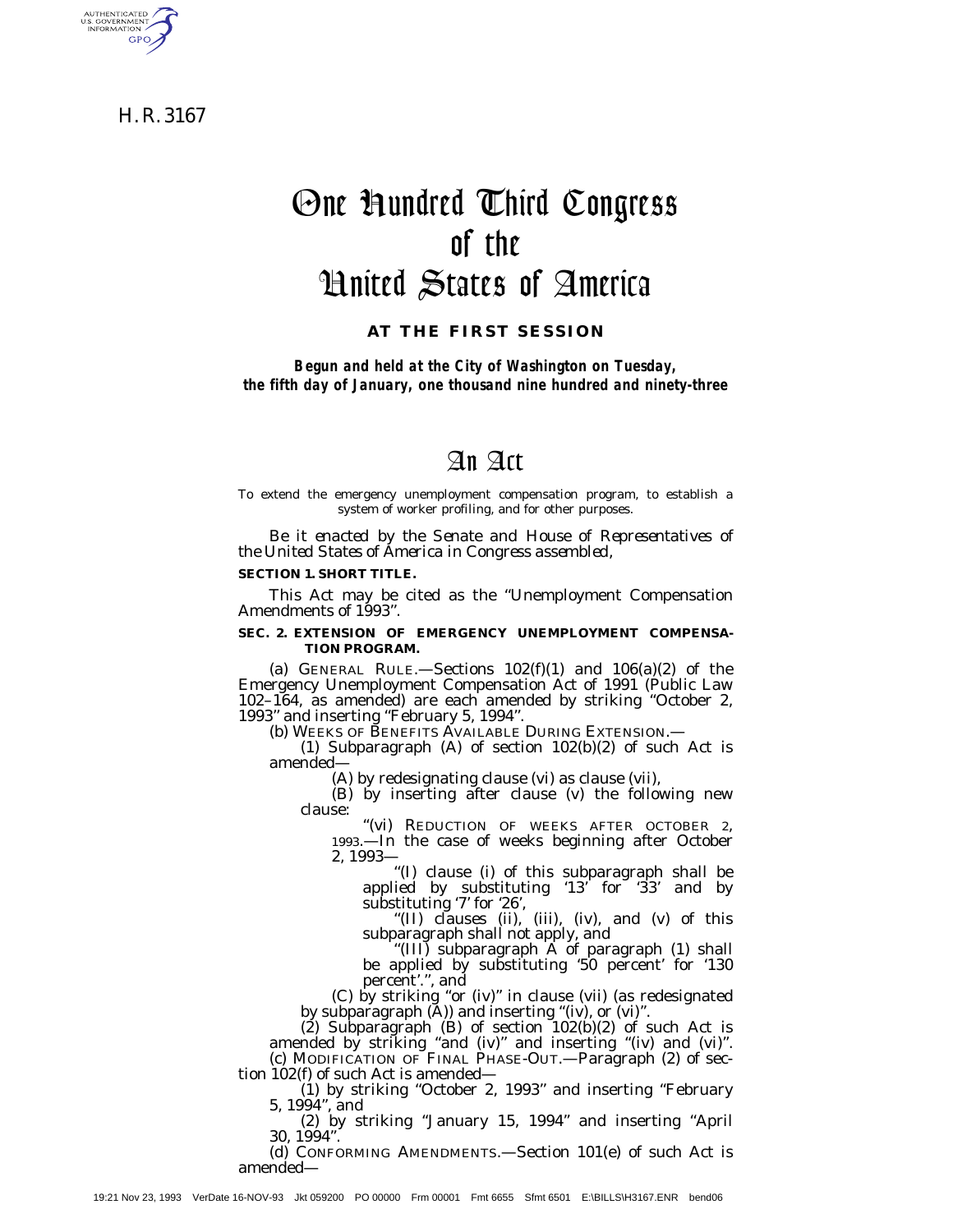(1) by striking ''October 2, 1993'' each place it appears in paragraph (1) and inserting ''February 5, 1994'', and

(2) by striking ''(and is not triggered off under paragraph (1))'' in paragraph (2) and inserting ''after February 5, 1994,''.

(e) EFFECTIVE DATE.—The amendments made by this section shall apply to weeks of unemployment beginning after October 2, 1993.

#### **SEC. 3. MODIFICATION TO ELIGIBILITY REQUIREMENTS FOR EMER-GENCY UNEMPLOYMENT COMPENSATION.**

(a) REPEAL OF DISREGARD OF RIGHTS TO REGULAR COMPENSA-TION.—Subsection (f) of section 101 of the Emergency Unemployment Compensation Act of 1991 (Public Law 102–164, as amended) is hereby repealed.

(b) EFFECTIVE DATE.—The repeal made by subsection (a) shall apply to weeks of unemployment beginning after the date of the enactment of this Act; except that such repeal shall not apply in determining eligibility for emergency unemployment compensation from an account established before October 2, 1993.

#### **SEC. 4. WORKER PROFILING.**

(a) IN GENERAL.—

(1) ESTABLISHMENT OF PROFILING SYSTEM.—Section 303 of the Social Security Act is amended by adding at the end thereof the following new subsection:

''(j)(1) The State agency charged with the administration of the State law shall establish and utilize a system of profiling

'(A) identifies which claimants will be likely to exhaust regular compensation and will need job search assistance serv-<br>ices to make a successful transition to new employment;

"(B) refers claimants identified pursuant to subparagraph (A) to reemployment services, such as job search assistance services, available under any State or Federal law;

"(C) collects follow-up information relating to the services received by such claimants and the employment outcomes for such claimants subsequent to receiving such services and utilizes such information in making identifications pursuant to

"(D) meets such other requirements as the Secretary of Labor determines are appropriate.

"(2) Whenever the Secretary of Labor, after reasonable notice and opportunity for hearing to the State agency charged with the administration of the State law, finds that there is a failure to comply substantially with the requirements of paragraph (1), the Secretary of Labor shall notify such State agency that further payments will not be made to the State until he is satisfied that there is no longer any such failure. Until the Secretary of Labor is so satisfied, he shall make no further certification to the Secretary of the Treasury with respect to such State.''.

(2) CONFORMING AMENDMENT.—Section 304(a)(2) of the Social Security Act is amended by striking ''or (i)'' and inserting "(i), or  $(j)$ ".

(b) PARTICIPATION REQUIREMENT.—Section 303(a) of the Social Security Act is amended—

(1) by striking the period at the end of paragraph (9) and inserting ''; and'', and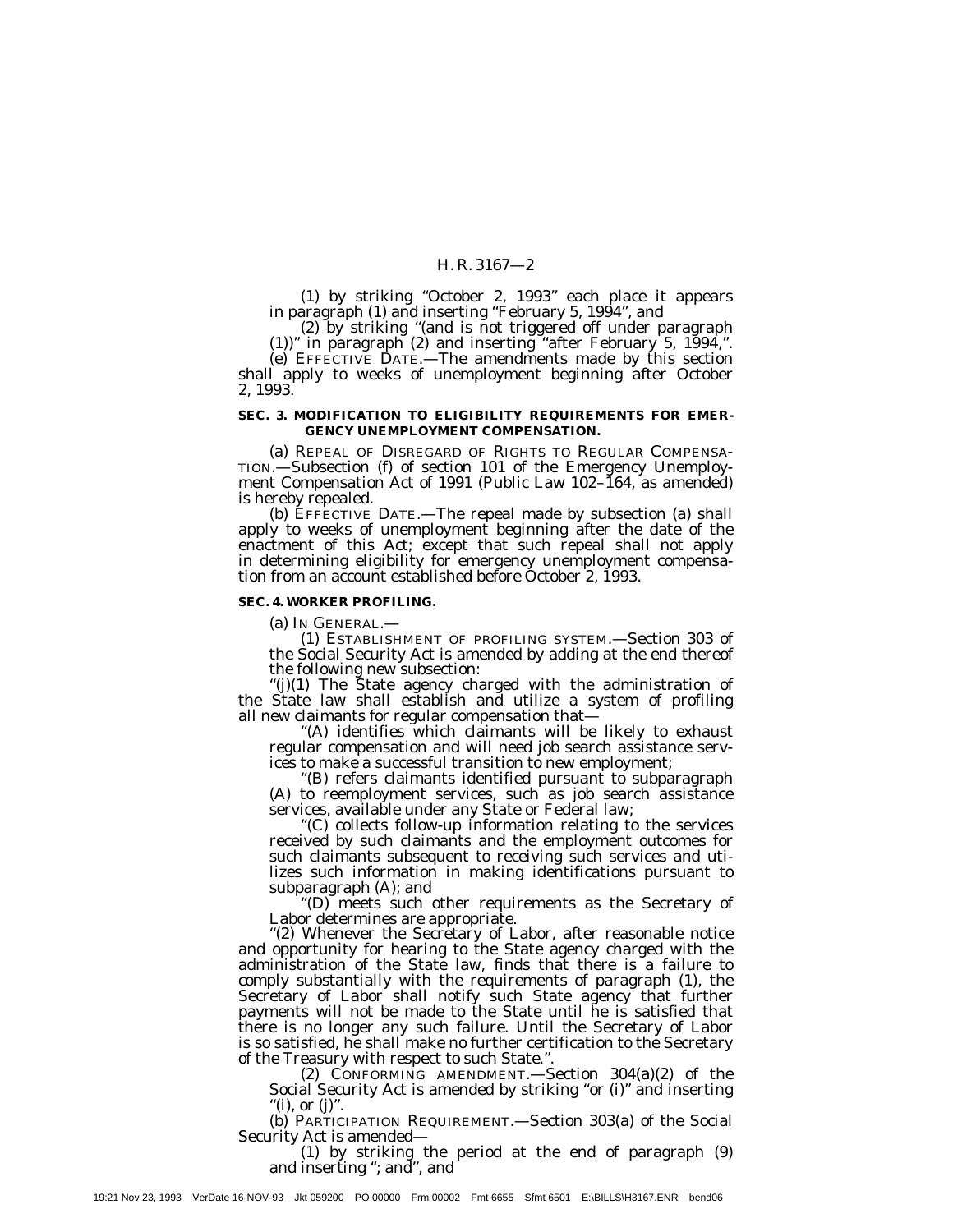(2) by adding at the end thereof the following new paragraph:<br>"(10) A requirement that, as a condition of eligibility for regular compensation for any week, any claimant who has

been referred to reemployment services pursuant to the profiling system under subsection  $(j)(1)(B)$  participate in such services or in similar services unless the State agency charged with the administration of the State law determines—

"(A) such claimant has completed such services; or "(B) there is justifiable cause for such claimant's failure

to participate in such services.".<br>(c) TECHNICAL ASSISTANCE.—The Secretary of Labor shall pro-<br>vide technical assistance and advice to assist the States in implementing the profiling system required under the amendments made by subsection (a). Such assistance shall include the development and identification of model profiling systems.

ment and identification of model profiling systems. (d) REPORT TO CONGRESS.—Not later than the date 3 years after the date of enactment of this Act, the Secretary of Labor shall report to the Congress on the operation and effectiveness of the profiling system required under the amendments made by subsection (a) and the participation requirement provided by the amendments made under subsection (b). Such report shall include such recommendations as the Secretary of Labor determines are

appropriate. (e) CONFORMING AMENDMENT.—Section 4 of the Emergency Unemployment Compensation Amendments of 1993 (Public Law

103–6) is hereby repealed. (f) EFFECTIVE DATES.— (1) The amendments made by subsections (a) and (b) shall take effect on the date one year after the date of the enactment of this Act.

(2) The provisions of subsections (c), (d), and (e) shall take effect on the date of enactment of this Act.

#### **SEC. 5. TECHNICAL AMENDMENT TO UNEMPLOYMENT TRUST FUND.**

Paragraph (1) of section 905(b) of the Social Security Act is amended to read as follows:

''(b)(1) Except as provided in paragraph (3), the Secretary of the Treasury shall transfer (as of the close of each month) from the employment security administration account to the extended unemployment compensation account established by subsection (a), an amount (determined by such Secretary) equal to 20 percent

of the amount by which—<br>"(A) the transfers to the employment security administra-<br>tion account pursuant to section 901(b)(2) during such month, exceed<br>"(B) the payments during such month from the employment"

security administration account pursuant to section  $901$  (b)(3) and (d).

If for any such month the payments referred to in subparagraph (B) exceed the transfers referred to in subparagraph (A), proper adjustments shall be made in the amounts subsequently transferred.''

#### **SEC. 6. EXTENSION OF REPORTING DATE FOR ADVISORY COUNCIL.**

Section 908(f) of the Social Security Act is amended—

(1) in paragraph (1), by striking ''2d year'' and inserting ''third year''; and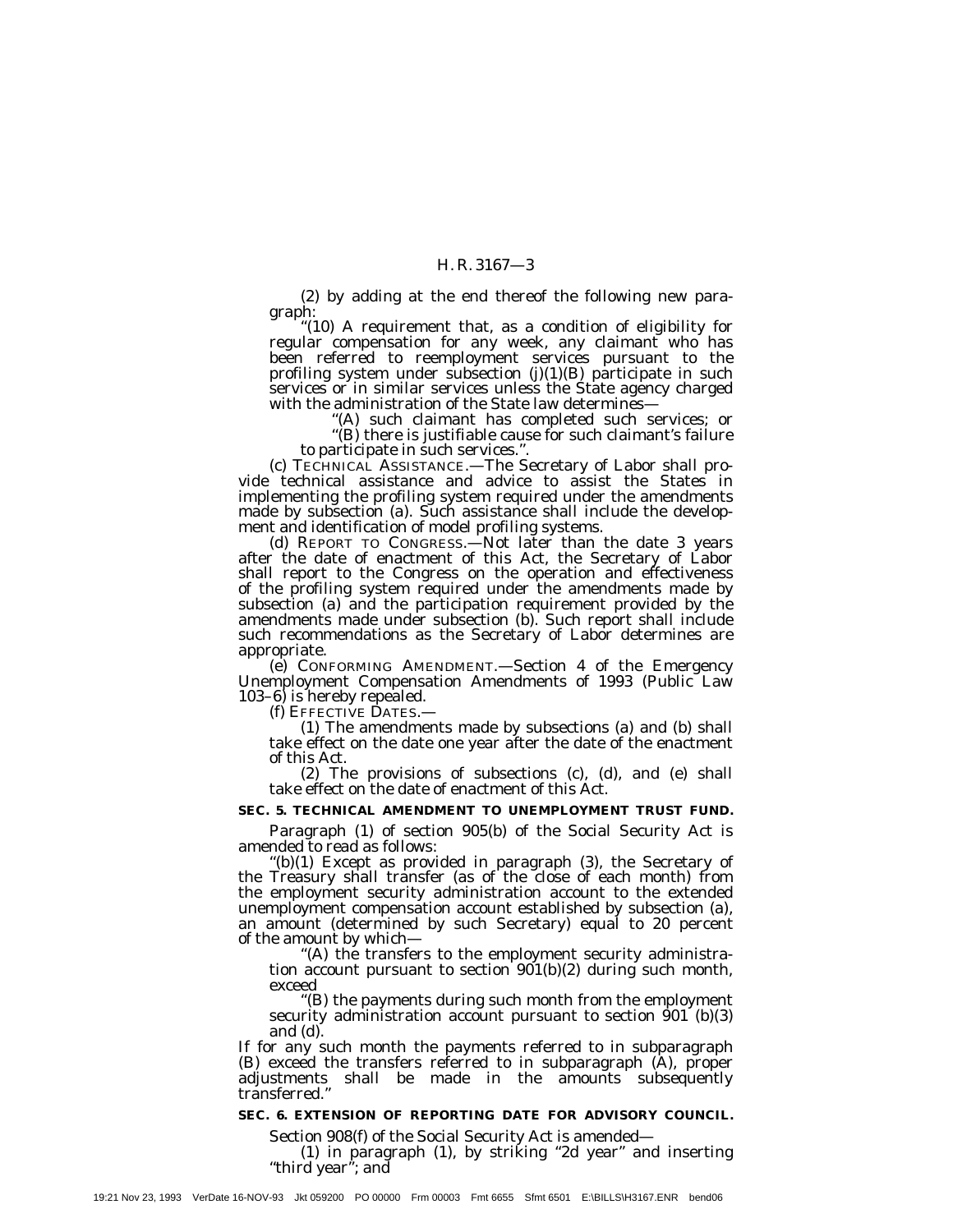(2) in paragraph (2), by striking ''February 1, 1994'' and inserting "February 1, 1995".

# **SEC. 7. TEMPORARY INCREASE IN SPONSORSHIP PERIOD FOR ALIENS UNDER THE SUPPLEMENTAL SECURITY INCOME PROGRAM.**

(a) INCREASE IN SPONSORSHIP PERIOD.—

(1) IN GENERAL.—Section 1621 of the Social Security Act (42 U.S.C. 1382j) is amended by striking ''three years'' each place such term appears and inserting ''5 years''.

(2) EFFECTIVE DATE.—The amendments made by paragraph (1) shall take effect on January 1, 1994.

(b) REINSTATEMENT OF PRIOR LAW.—

(1) IN GENERAL.—Section 1621 of the Social Security Act (42 U.S.C. 1382j), as amended by subsection (a)(1) of this section, is amended by striking ''5 years'' each place such term appears and inserting ''3 years''.

(2) EFFECTIVE DATE.—The amendments made by paragraph (1) shall take effect on October 1, 1996.

#### **SEC. 8. TREATMENT OF RAILROAD WORKERS.**

(a) EXTENSION OF PROGRAM.—

(1) IN GENERAL.—Paragraphs (1) and (2) of section 501(b) of the Emergency Unemployment Compensation Act of 1991 (Public Law 102–164, as amended) are each amended by striking ''October 2, 1993'' and inserting ''January 1, 1994''.

(2) CONFORMING AMENDMENT.—Section 501(a) of such Act is amended by striking ''October 1993'' and inserting ''January 1994''.

(b) LENGTH OF BENEFITS DURING PERIOD OF EXTENSION.—Section  $501(d)(2)(B)(ii)$  of such Act is amended by striking "on and after the date on which a reduction in benefits is imposed under section  $102(b)(2)(A)(iv)$ " and inserting "after October 2, 1993".<br>
(c) TERMINATION OF BENEFITS.—Section 501(e) of such Act is

amended—

(1) by striking ''October 2, 1993'' and inserting ''January 1, 1994'', and

(2) by striking ''January 15, 1994'' and inserting ''March 26, 1994''.

#### **SEC. 9. EFFECTIVE DATES.**

(a) REPEAL OF DISREGARD OF RIGHTS TO REGULAR COMPENSA- TION.—Notwithstanding the provisions of section 3(b) of this Act, the repeal made by section 3(a) of this Act shall apply to weeks of unemployment beginning after October 2, 1993, except that such repeal shall not apply in determining eligibility for emergency unemployment compensation from an account established before October 3, 1993.

(b) RAILROAD WORKERS.—

(1) IN GENERAL.—Paragraphs (1) and (2) of section 501(b) of the Emergency Unemployment Compensation Act of 1991 (Public Law 102–164, as amended), as amended by section  $8(a)(1)$  of this Act, are each amended by striking "January 1, 1994'' and inserting ''February 5, 1994''.

(2) CONFORMING AMENDMENT.—Section 501(a) of such Emergency Unemployment Compensation Act of 1991, as amended by section  $\mathcal{S}(a)(2)$  of this Act, is amended by striking ''January 1994'' and inserting ''February 1994''.